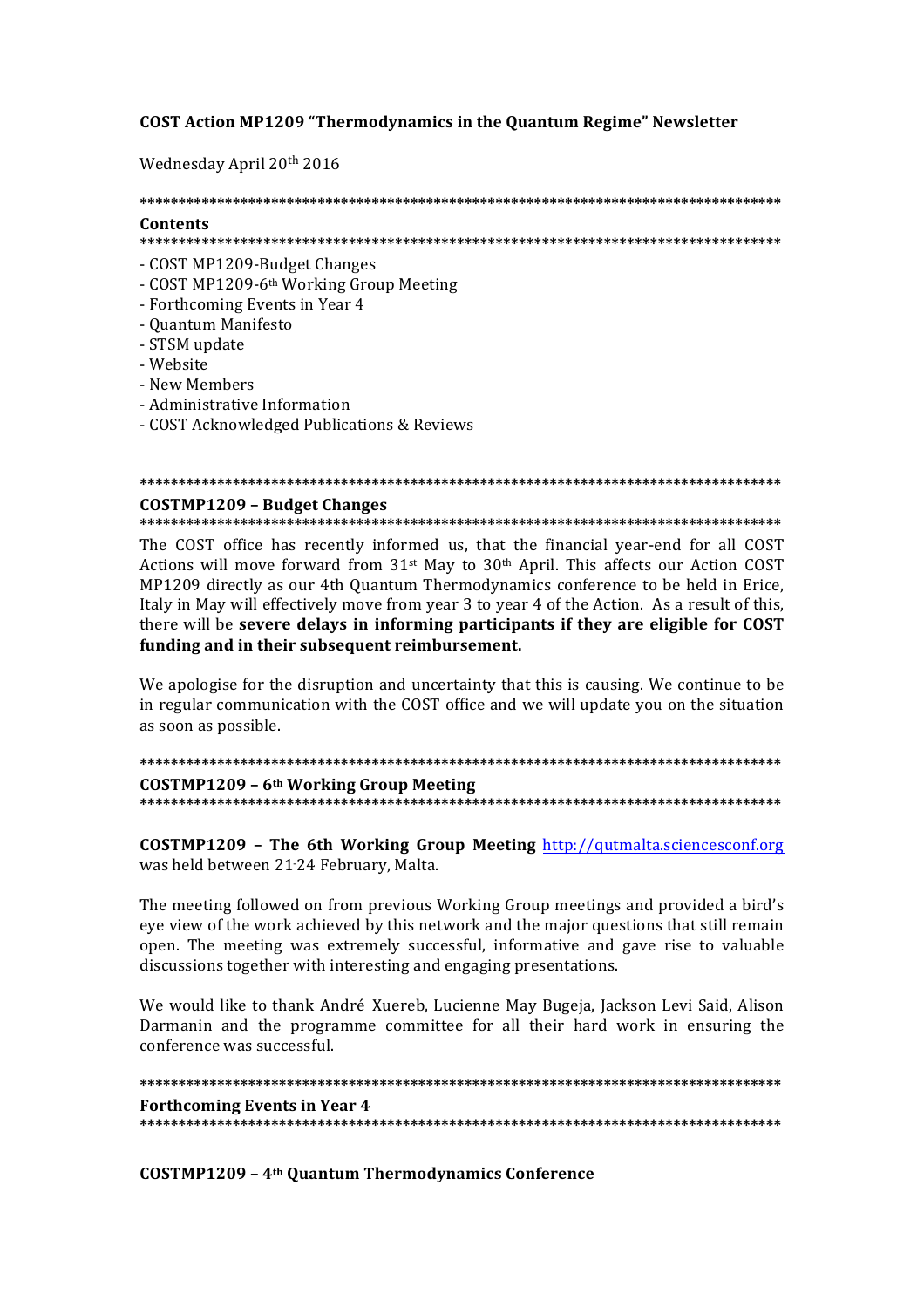8-15 May 2016, Ettore Majorana Centre, Erice, Italy. Michele Campisi and his team are organising this event.

The 4<sup>th</sup> Ouantum Thermodynamics conference covers the main topics of quantum thermodynamics. In particular, questions regarding the emergence of thermalisation in quantum systems, the interplay of information and thermodynamics in quantum systems and devices (e.g. quantum thermal engines), and experimental implementations.

The meeting website is http://qtd4.sciencesconf.org

**Registration is now closed.** 

A limited number of participants will be funded by COST MP1209 to attend the event. Please remember to comment if you want to be considered for funding upon registration. Please see comment above in 'COST MP1209-Budget Changes' regarding notification of COST funding.

COSTMP1209 - Training School- Thermodynamics and non-equilibrium phenomena for quantum interfaces of light and matter.

19-24 September 2016, Istanbul, Turkey. https://www.eventbrite.com/e/nonequilibrium-phenomena-at-quantum-interfaces-of-light-and-matter-registration-24297998969

#### COSTMP1209 - 5<sup>th</sup> Ouantum Thermodynamice Conference

March 2017, Oxford, UK. This event will be organized by Luis Correa, Felix Binder, Fabio Anza, Pietro Liuzzo-Scorpo, Gerardo Adesso & Cormac Browne.

**Ouantum Manifesto** 

IMPORTANT - Reminder for the whole network (from Master students to Nobel laureates) to consider endorsing the Quantum Manifesto by April 30<sup>th</sup>.

The Quantum Manifesto, is an initiative to show that the scientific community strongly supports a large scale European flagship program of  $\epsilon$ 1 billion over 10 years for quantum research. This is extremely important and we need to show the European decision makers how strong the support from the scientific community is.

Please go to http://qurope.eu/manifesto for more information.

**STSM Update** 

All calls for Year 3 of the Action have now been completed. Further details of any future

calls can be found on the website http://blogs.exeter.ac.uk/qut/